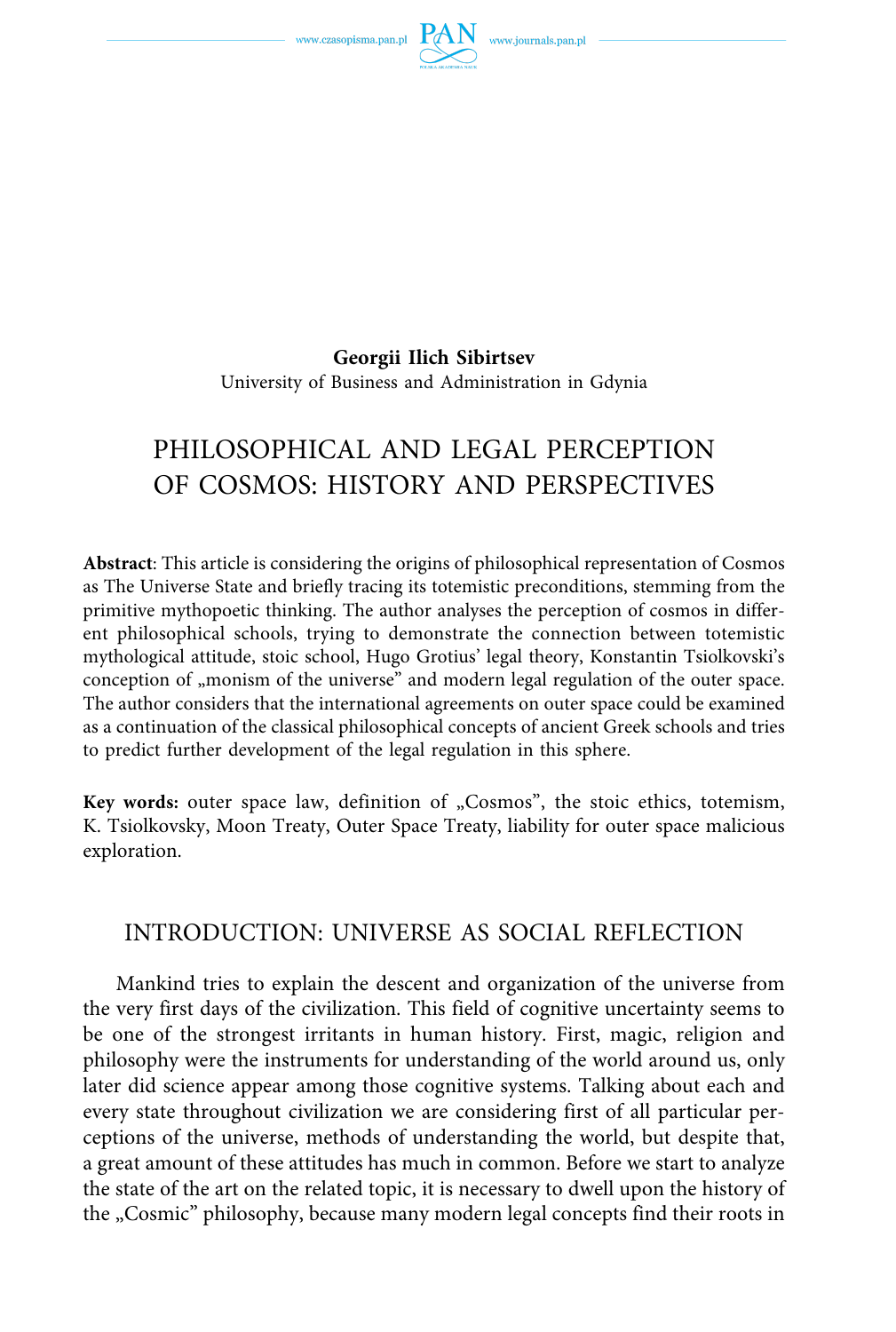

ancient traditions of the perception of the world around us. Caused by fear of *terra incognita* (lat. unknown territory) and lack of scientific knowledge, our predecessors' consciousness struggled with the inscrutable and unpredictable world of nature with all possible methods. According to Jerzy Kierul<sup>1</sup>, the essential reaction that is triggered in a person by a reflection on the universe is what can be called "metaphysical vertigo"<sup>2</sup>.

"Cosmos" is a term which has a very long history and, as I already had the boldness to state in the title of the article, perception thereof has changed significantly, from the highest law to a fragile value which needs to be protected, using lawful measures. First definitions appeared in ancient Greece, but first attempts of the universe understanding were made many centuries before the Greek civilization. With the emergence of the first states in the Middle East, totemistic ideas about nature acquired a certain social objectification. Thus, "the Mesopotamian civilization interpreted the universe as a state. […] This interpretation was based on the primitive democracy"<sup>3</sup>.

The Mesopotamian space state concept included the entire existing world, "everything that could be thought of as really existing: people, animals, inanimate objects, natural phenomena, as well as concepts such as justice, righteousness, etc<sup>"4</sup>. Roughly the same idea of kinship, if not identification of the universe with the state, headed by the Pharaoh, is seen in ancient Egyptian culture; hence the sacred figure of the king in ancient Asian monarchies, which most often was the personification of the whole world and the Sun, as well as a specific year. Unfortunately, there are not enough relevant written sources on the Minoan civilization. The available expanded texts of the linear "B" scripts are, as a rule, bureaucratic and economic in nature<sup>5</sup>. But it seems that similar views about the identification of the cosmos and the state could have taken place in the states of the Aegean region at that time. After all, we should not forget about the Middle Eastern genesis of the Minoan culture and the constant ideological influence on the inhabitants of Mycenaean cities by the people of the Eastern Mediterranean<sup>6</sup>.

<sup>1</sup> J. Kierul, *Ład świata.Od kosmosu Arystotelesa do Wszechświata Wielkiego Wybuchu*, pub. PIW, Warszawa 2007, p. 9–12.<br><sup>2</sup> https://www.ancient-origins.net/unexplained-phenomena/ancient-spaceflight-0010517(dostęp:

<sup>07.08.2021). 3</sup> O.M. Freidenberg, *Миф и литература древности* [Mif i literatura drevnosti], Moscow, pub.

Science, p.30. 4 O.M. Freidenberg, *Миф и литература древности* [Mif i literatura drevnosti], Moscow, pub.

Science, p.30. 5 F. Shcherbakov, *Метафора космоса – как полиса в стоическом учении и его этико-ком-*

*муникативные следствия* [Metafora kosmosa–kak–polisa v stoichceskom uchenii i ego eti-

ko-kommunikativnye sledstviia], Philosophy, p.10. 6 F. Shcherbakov, *Метафора космоса – как полиса в стоическом учении и его этико-коммуникативные следствия* [Metafora kosmosa–kak–polisa v stoichceskom uchenii i ego etiko-kommunikativnye sledstviia], Philosophy, p.10.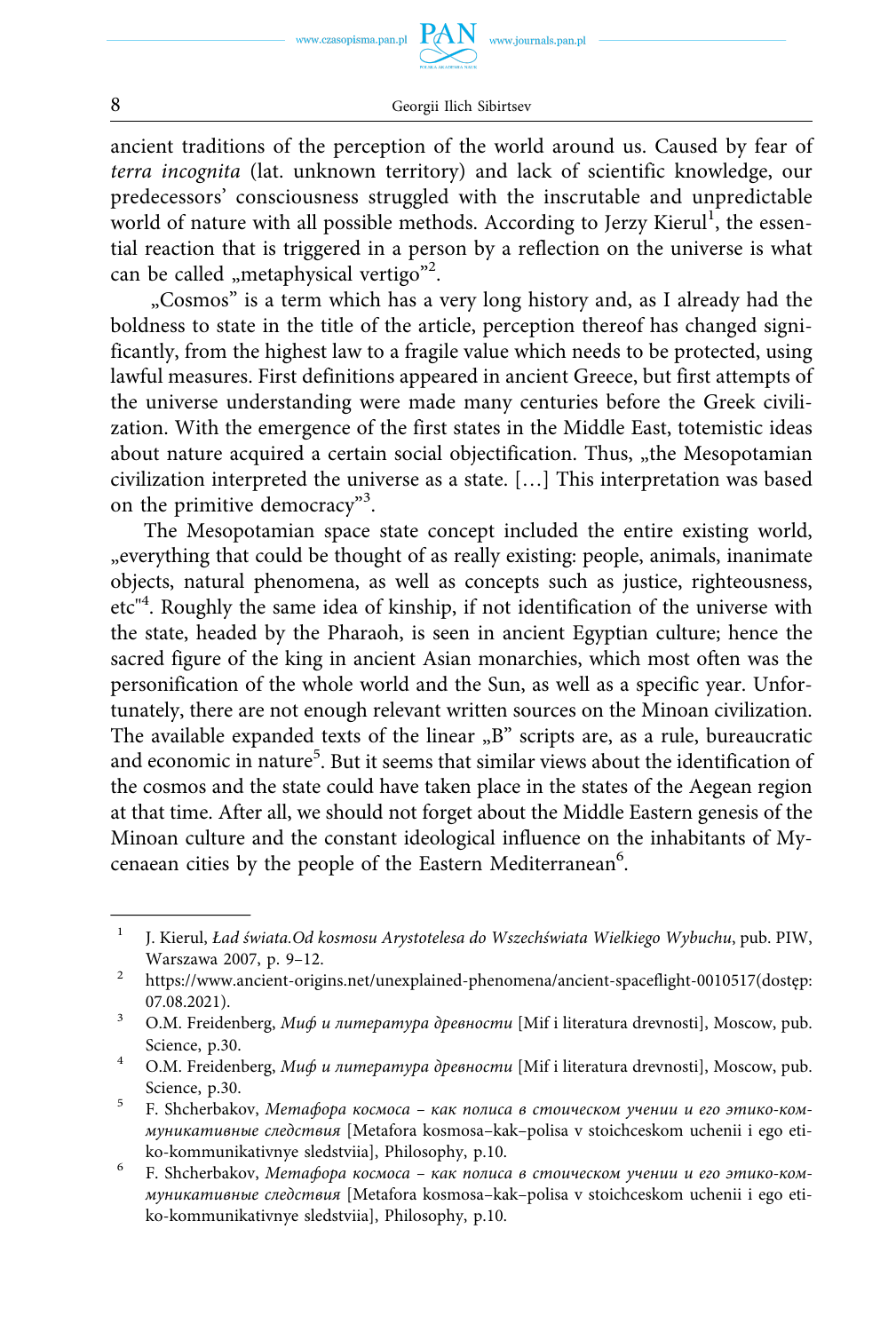However, with the beginning of the archaic era, with the process of colonization and the growth and appearance of new Greek poleis, a tendency immediately appeared of "rhythmisation" of social life<sup>7</sup>, associated with cosmic-natural universal laws. In this, again, one can see a trace of primitive ideas about the whole collective of people and the entire nature, and about a certain "first body" that gave life to everything that exists, for the benefit of which it is necessary to work<sup>8</sup>. The result of this attitude to nature was the emergence of Athenian democracy. It assumed that every free citizen is as good and full of *ἀρεταί* (greek ", virtue") as any other, so everyone could become a participant in making important social decisions.

The magic and mythology as a cognitive system created on the one hand a primitive picture of the world, but on the another hand, this picture has a complete and comprehensive character. Sensations and fears of the subject were reflected in the created system, the main rule for the world order being the will of god (for mythology) and will of human being (for magical practices). For many societies, the universe was filled with unbroken laws (for instance the Romanian concept of "Pax deorum<sup>"9</sup> or the Stoic concept of "Cosmopolis") which should not be changed and, what is more important, can not be measured. These concepts developed from the prehistoric totemistic traditions of connection of external world with internal actions of social members, describing the world as a mechanism balancing between the order and chaos.

O.M. Freidenberg names two features of primeval thinking – the understanding of plurality through singularity and the identification of the human collective with visible nature. "The cognized world, and the person who comprehends, it are merged. Human shades are not recognized; everything human is represented by the external world. The outside world is presented in the form of people"<sup>10</sup>. This leads to such well-known phenomenon as anthropomorphization of society, animals, the Universe and nature as a whole, implying the notion (but not yet a philosophical idea) of the total kinship of living beings, of their connectedness, in which the human world, fauna and flora have not yet been divided into the hierarchically arranged niches of being recognizable to us. "All natural phenomena – organic, inorganic and abstract – had the same essence<sup>11</sup>. Black is not opposed to white, but the entire universe is a certain spectrum in which one color

<sup>7</sup> F.O. Shelling, *Философия искусства* [Filosofiia iskusstva], Moscow, pub. Thought, 1999, p. 37.<br><sup>8</sup> F.O. Shelling, *Философия искусства* [Filosofiia iskusstva], Moscow, pub. Thought, 1999, p. 38.<br><sup>9</sup> *Pax*, though usua

religious usage, the harmony or accord between the divine and human was the *pax deorum* or *pax divom* ("the peace of the gods" or "divine peace"). 10 O.M. Freidenberg, *Миф и литература древности* [Mif i literatura drevnosti], Moscow,

Science, 1978, p. 14.<br><sup>11</sup> F. Shcherbakov, *Метафора космоса – как полиса в стоическом учении и его этико-ком-*

*муникативные следствия* [Metafora kosmosa–kak polisa v stoichceskom uchenii i ego etikokommunikativnye sledstviia], Philosophy, p.13.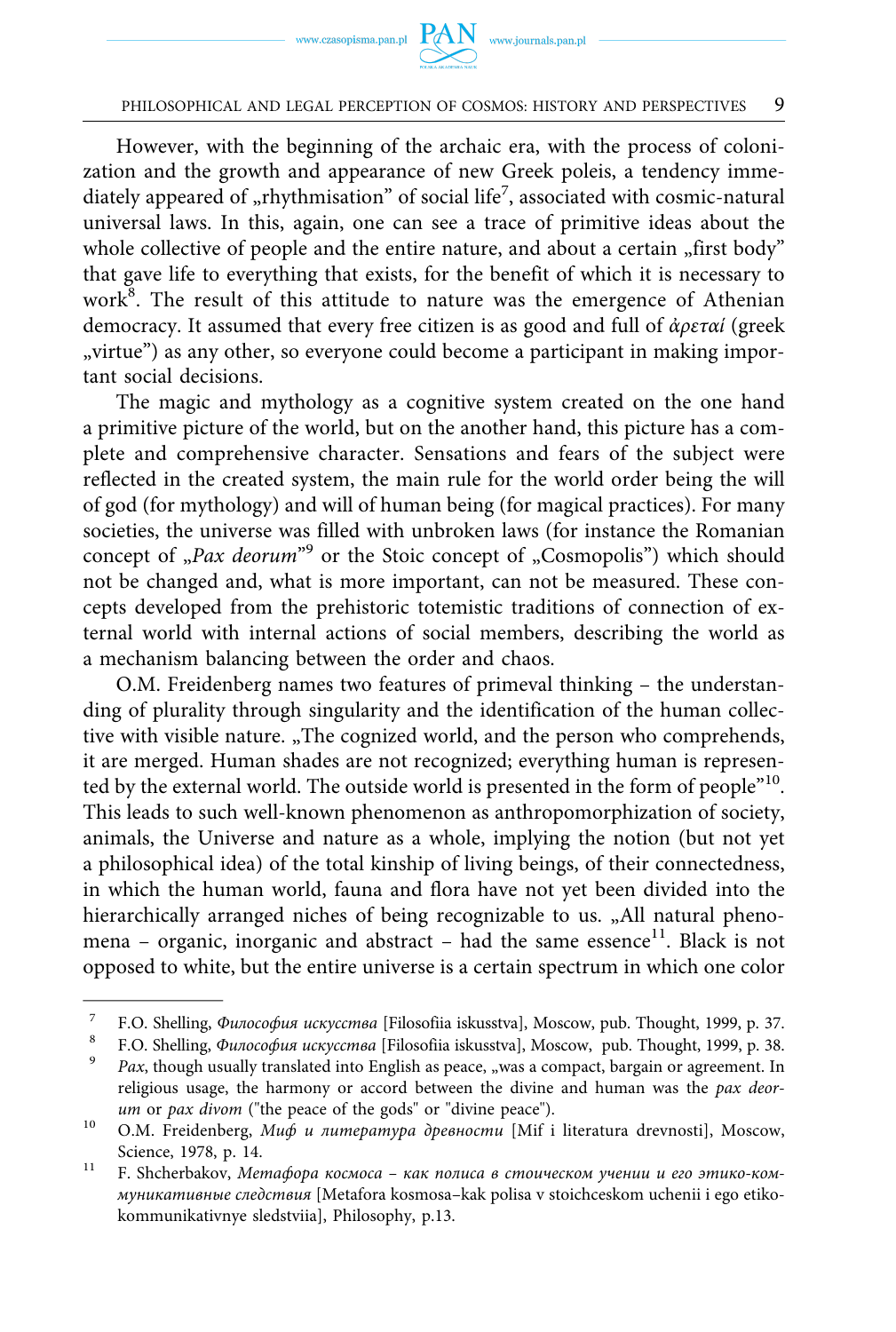passes into another without a clear border between them; in which, in fact, one color can turn into another under the influence of certain conditions".

Stoic metaphorisation of the Cosmos – as – Polis, was, in a sense, a justified and even inevitable phenomenon. Striving to reconstruct the world outlook of people of the archaic era, to comprehend its rituals, myths and those facts of material culture that have come down to our time, one can see that the world was perceived by ancient man as undivided, imaginative, anti-causal, but at the same time sensual and specific. In spite of the fact that those first steps in understanding the surrounding world were mostly ineffective, sometimes our ancestors managed to achieve a surprisingly thorough insight. For example, the theory of atomism (connected usually with the name of Democritus) is one of the classic examples of the effectiveness of the Greek philosophers' observation method. Ancient Greeks are credited with many early advancements in the cosmic science, which later influenced the western civilization. Aristarchus of Samos proposed an essentially heliocentric cosmology millennia before Copernicus<sup>12</sup>.

Socrates was quite accurate on his perception of the cosmos. He stated that by reason of feebleness and sluggishness, we are unable to attain to the upper surface of the air; if anyone should come to the top of the air or should get wings and fly up, he could lift his head above it and see, as fishes lift their heads out of the water and see the things in our world, so he would see things in that upper world; and, if his nature were strong enough to bear the sight, he would recognize the real heaven, the real light and the real Earth $13$ .

The way cosmos was perceived, was at some point a special kind of social authentication directed from one to itself and from another point to the external world. One of the latest forms of such "mutual" perception of the universe (more elaborate and developed) can be found in works of K. Tsiolkovsky, G. Leibniz, or C. Jung. One of the latest concepts of the totemistic world perception could be named "Panpsychism". This explanation of the concept could be found in works of K. Tsiolkovsky, who presents an idealistic view of the universal animations of nature. Historical forms of panpsychism were divergent: from animism of primitive beliefs to developed idealistic teachings about the soul and mental activity as the true essence of the world (the concept of the monad by G. Leibniz, criticised by inter alia B. Russell<sup>14</sup>).

<sup>&</sup>lt;sup>12</sup> C. Strom, *Was Socrates in Space? A Question of Ancient Spaceflight, [https://www.ancient](https://www.ancient-origins.net/unexplained-phenomena/ancient-spaceflight-0010517)*[origins.net/unexplained-phenomena/ancient-spaceflight-0010517](https://www.ancient-origins.net/unexplained-phenomena/ancient-spaceflight-0010517) (dostęp: 07.08.2021). 13 F. Shcherbakov, *Метафора космоса – как полиса в стоическом учении и его этико-ком-*

*муникативные следствия* [Metafora kosmosa–kak polisa v stoichceskom uchenii i ego etikokommunikativnye sledstviia], Philosophy, p.13.<br><sup>14</sup> "The Monadology was a kind of fantastic fairy tale, coherent perhaps, but wholly arbitrary". Cf.

Introduction to B. Russell, A Critical Exposition of the Philosophy of Leibniz, Allen Unwin, 2nd ed., London 1937. Cited after: Stanford Encyclopaedia of Philosophy, [https://plato.stan](https://plato.stanford.edu/entries/leibniz/)[ford.edu/entries/leibniz/](https://plato.stanford.edu/entries/leibniz/) [Access: 15 October 2021]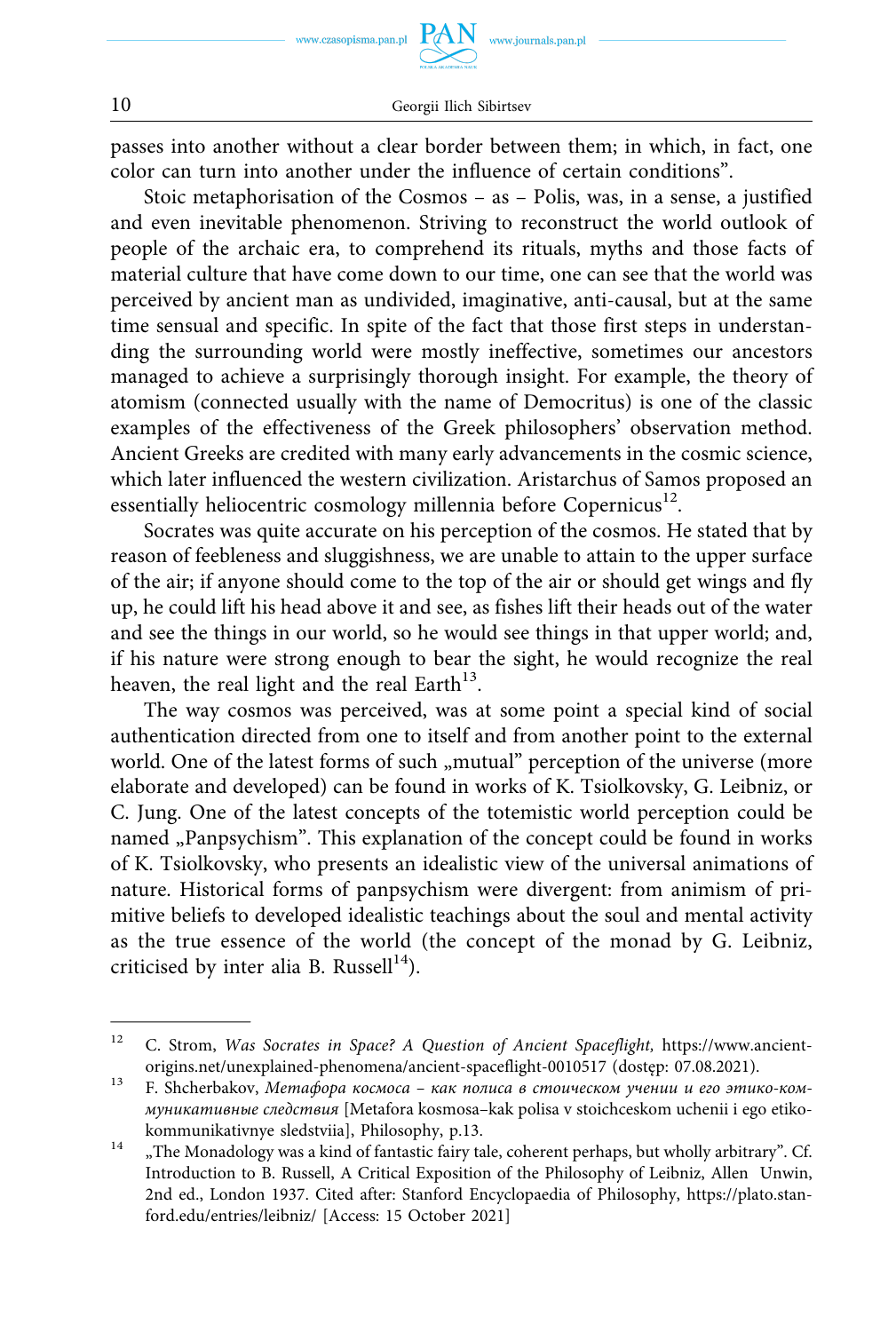

K.E. Tsiolkovsky is an important figure in the Russian cosmism philosophy; he is the only thinker who called his humanitarian philosophy "cosmic". In his teaching, he considered many disciplines: ontology, epistemology, anthropology, theory of technology, theory of society<sup>15</sup>. The dominants of Russian cosmism, both in general and in Tsiolkovsky's teachings, include the following ideas: monism (the unity of the world and man in many manifestations of this unity); eternity of life in the universe in its various forms; evolutionism (evolution of spiritual substances, man, nature, society); coherence of man with space (self-renewal, autonomy in matters of physiological existence, immortality); expansion of human consciousness by combining historically and traditionally divided spheres of social consciousness; harmony of man and technology in technogenic variants of social theories; recognition of human society as a factor and phenomenon of a cosmic scale.

K. Tsiolkovsky put forward the following theory: the physical world consists of atoms that have a potential psychic sensitivity; the atom is immortal, lives the life of its specific appearance, travels from body to body with the help of the exchange of matter in nature<sup>16</sup> and the presence of an atom (with a constant change of bodies) in the composition of increasingly highly developed intelligent creatures to ensure a full-fledged conscious life in the human body.

## HISTORY OF THE DEFINITION

The definition of "cosmos" (gr. κόσμος – the Universe) was first used in everyday life in the sense of any order, for example, in the sense of "smartness, beauty, moral dignity or education". Shame and justice, according to Protagoras, are the "cosmos"<sup>17</sup>, that is, the decoration of the state. According to Democritus, "cosmos" is a state order, which is opposed to disorder, acosmia. The pre--Socratics used the term "cosmos" in the sense of "the world seed". Democritus called the "cosmos" a set of order consisting of bonds of atoms. Therefore, a person is called a "small cosmos" by him. Pythagoras was the first to use the term "cosmos" to refer to the world as a whole. For Philolaus, the term "cosmos" denoted the limited extent and order of the world as a whole, organized on the principle of harmony. The term "cosmogony" is first suggested by Plutarch. As for the essential difference between the concepts of "cosmos" and "chaos", it is characteristic of Hesiod in his "Theogony"<sup>18</sup>.

<sup>&</sup>lt;sup>15</sup> K. Tsyolkovski, *Очерки о вселенной* [Ocherki o vselennoy], Moscow, pub. Aleteya, 1999, p. 45.<br><sup>16</sup> K. Tsyolkovski, *Очерки о вселенной* [Ocherki o vselennoy], Moscow, pub. Aleteya, 1999, p. 46.<br><sup>17</sup> A. Lebedev, *Лог* 

*mysli i slova*], Saint-Petersburg, Science, 2014. p.120. 18 *Древнегреческие философы о космосе,как основе мировой жизни* [Drevnegrecheskie filosofy o kosmose, kak osnove mirovoi zhizni] [https://studwood.ru/974136/filosofiya/drevnegreches](https://studwood.ru/974136/filosofiya/drevnegrecheskie_filosofy_kosmose_osnove_mirovoy_zhizni)[kie\\_filosofy\\_kosmose\\_osnove\\_mirovoy\\_zhizni](https://studwood.ru/974136/filosofiya/drevnegrecheskie_filosofy_kosmose_osnove_mirovoy_zhizni) (dostęp: 07.08.2021).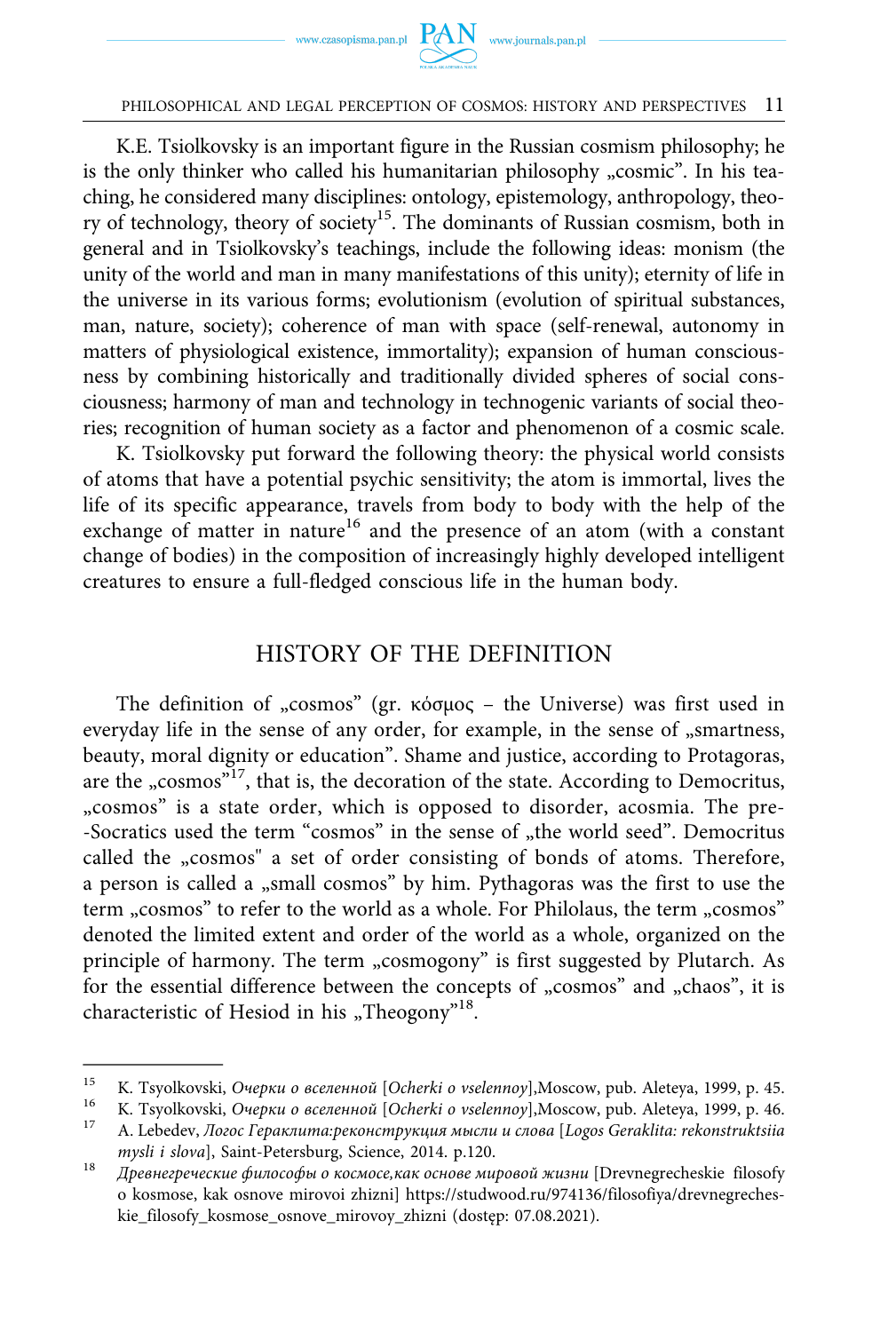

The primary ancient cosmos was represented by a spatially finite body. Even Aristotle denies the infinity of the cosmos on the grounds that man could not perceive any infinite body at all, since every body actually perceived by man is always finite, that is, it is the most ordinary, even if the most enormous, quantity. In the sense of time, the ancient cosmos is also finite. However, it can be destroyed and created. The creation of a new cosmos is nothing but a reproduction of the former cosmos. The ancient cosmos thus exists outside of time. It is absolutely not progressive, and no matter what changes occur in it, in the last analysis it is always the same, not only limited in space, but also in time, not allowing any progress whatsoever. The cosmos in such a representation is always given to a person visually in the form of a "picture" and sensually perceptible<sup>19</sup>.

Homer uses the most subtle and vividly honed geometric representations. The vision on the basis of which Homer builds his cosmos is clear and distinct. His cosmos is an all-in-one living space. This vitality is also characteristic of all parts of the cosmos. In the Homeric cosmos, everything creates its own will, but this will serves to achieve one or another cosmic goal. Everything exists and acts decisively in everything. Every object in Homer's cosmos is therefore wonderful, and every hero is therefore superhuman, because they create one universal goal and reflect in themselves one universe, that is, one rational cosmic will. Homer's rational teleology of the cosmos and his extra-rational spontaneous uncertainty are combined into one system $^{20}$ .

The identification of the universal mind and the universal destiny is nothing but an ultimate, universal cosmic phenomenon. This identity of the cosmic mind and the cosmic destiny follows by itself from the basic ancient intuition. The cosmos is beautiful, but this is the result not only of its universal intelligence, but also of its fatal destiny. Today it may be beautiful, but tomorrow it may fall apart and become ugly. And all this is also fine, legit, self-evident and natural. The teleology of the cosmos and its fatalism are the same thing for Homer<sup>21</sup>.

The cosmos in the period of the early ancient classics does not deny gods, demons and heroes, but uses them only attributively, so that the cosmos itself is interpreted not in its absolute reality, but in its predominantly objective reality. The myth is gradually losing its humanoid basis. There is an idea of the elements, that is, of what is seen and heard, and even quite animate, quite vital, but no longer human-like. This was the moment of birth of a philosophical theory that arose as the doctrine of the elements and the information of the cosmos on the life of these elements.

<sup>19</sup> Aristoteles, *Сочинения*, [*Sochineniia*], Moscow, pub. Thought, 1976, p. 84. 20 F.O. Shelling, *Философия искусства* [Filosofiia iskusstva], Moscow, pub. Thought, 1999, p. 120.<br><sup>21</sup> K. M. Vogt, *Law, Reason, and the Cosmic Sity. Political Philosophy in the Early Stoa, pub.* 

Oxford: University Press, 2008, p. 15.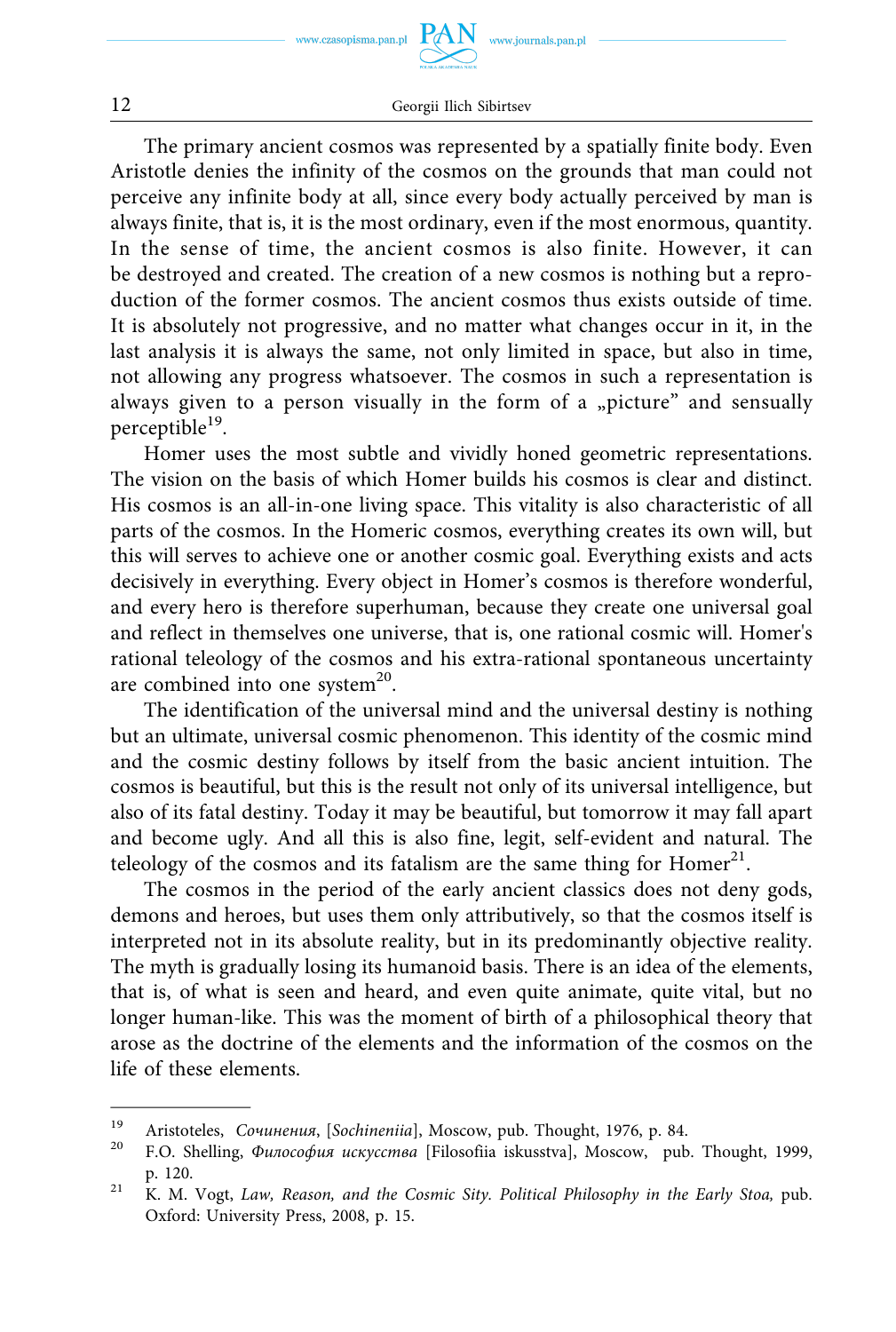

Among the primary elements there are: earth, water, air, fire, and ether. According to Empedocles, all the elements are combined into a single cosmos. The primary element is water – for Thales, air – for Anaximenes, fire – for Heraclitus. The cosmos continues to be thought of as something alive and many philosophers talk about the breathing of the cosmos. According to Empedocles, the breath passes through the whole world like a soul. According to Philolaus, the cosmos is also permeated through and through by the "breath of nature"<sup>22</sup>. Life was thought of so intensely that it was definitely characterized as an immortal soul that continues to live even after the death of the body. Having lost its humanity, the cosmos has turned into an active, creative, dynamic structure of the universe. Dynamically directed Pythagorean numbers appear in the minds of philosophers of the early classical period. This was also the logos of Heraclitus. This was the thinking of Diogenes of Apollonia, represented in the form of  $\arctan^{23}$ .

The principle of the actual structural design of the cosmos – numbers, logos, thinking process, geometrically correct bodies – created such a picture of the eternal struggling of the elements, in which the cosmos was no longer any different from chaos and which, at most, led only to an eternal change from chaos to cosmos and from cosmos to chaos. Parmenides said that only thanks to the cosmic order, existence can neither disperse nor unite. According to Heraclitus, without the formalising principle, the most beautiful cosmos would have turned into a pile of garbage<sup>24</sup>. Therefore, the goal of human life is nothing more than the contemplation of the order of the cosmos  $(Anaxagoras)^{25}$ .

Pythagoras was the first to call the "circle of everything" as the cosmos because of its ordering<sup>26</sup>. The Pythagoreans had the idea of the dependence of the globularity of the cosmos on the mind, the imitation of which the cosmos is. In fact, there was already a dialectic of the cosmos lying here, which appeared in a developed form only according to Plato. Namely, that the cosmic mind surveys the entire cosmos at once and instantly, immediately returning to the point from which it begins to consider the cosmos. This circumstance also makes the entire cosmic region return to its shape, that is, spherical<sup>27</sup>.

<sup>22</sup> E. Tseller, *Очерк истории греческой философии* [Ocherk istorii grecheskoi filosofii], Saint-Petersburg, pub. Aleteya, 1996, p. 20. 23 E. Tseller, *Очерк истории греческой философии* [Ocherk istorii grecheskoi filosofii], Saint-

Petersburg, pub. Aleteya, 1996, p. 20. 24 G.E.R. Lloyd, *Polarity and Analogy. Two types of argumentation in early Greek thought*, pub.

Cambridge, University Press, 1966, p. 13. 25 E.D. Sylla, *Natural philosophy, medieval,* Routledge Encyclopedia of Philosophy, 1998,

p. 5. 26 E.D. Sylla, *Natural philosophy, medieval,* Routledge Encyclopedia of Philosophy, 1998,

p. 5.. 27 *Древнегреческие философы о космосе,как основе мировой жизни* [Drevnegrecheskie filosofy

o kosmose, kak osnove mirovoi zhizni] [https://studwood.ru/974136/filosofiya/drevnegreches](https://studwood.ru/974136/filosofiya/drevnegrecheskie_filosofy_kosmose_osnove_mirovoy_zhizni)[kie\\_filosofy\\_kosmose\\_osnove\\_mirovoy\\_zhizni](https://studwood.ru/974136/filosofiya/drevnegrecheskie_filosofy_kosmose_osnove_mirovoy_zhizni) (dostep: 07.08.2021).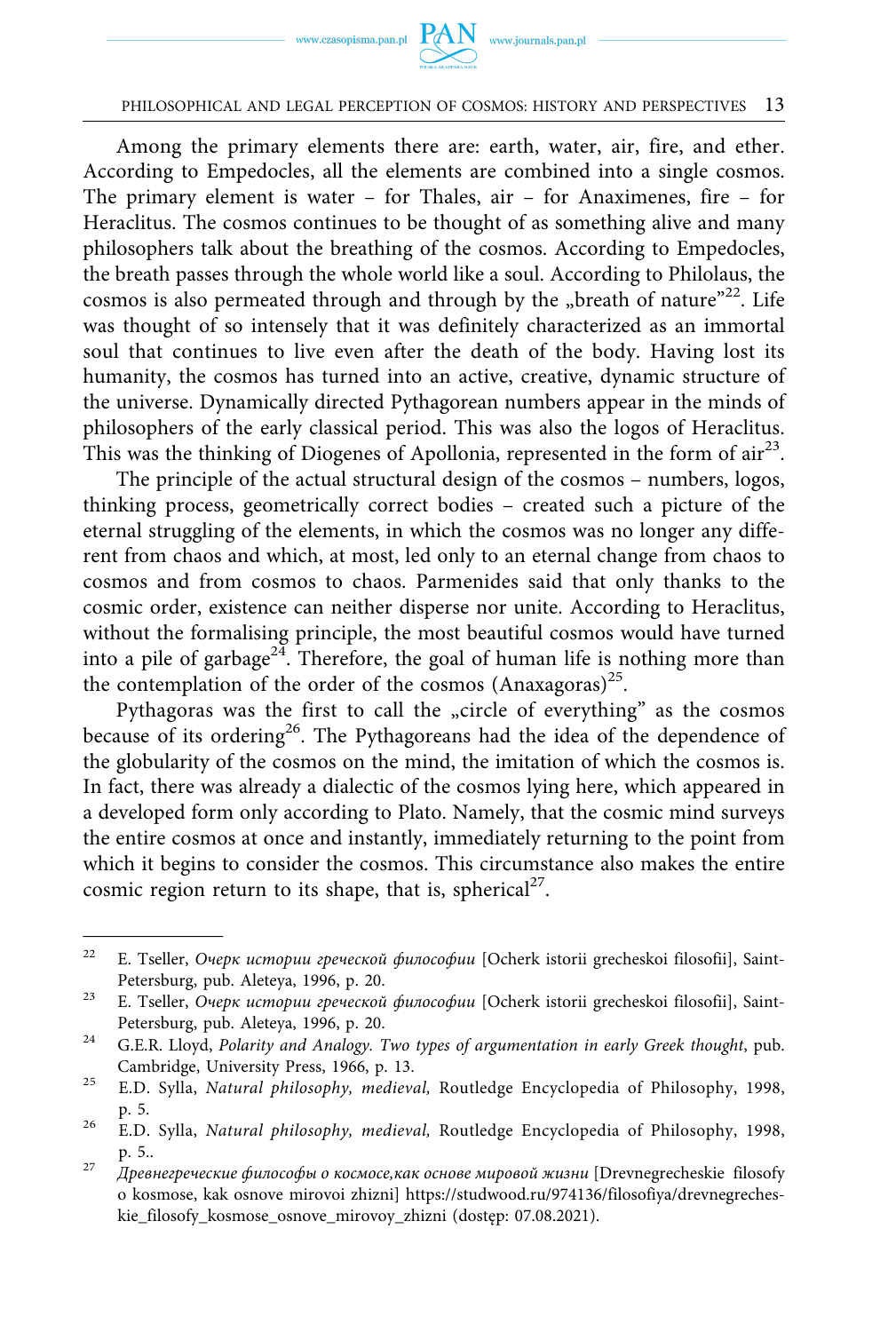

According to Empedocles, the shape of the cosmos is ovoid<sup>28</sup>. Anaximander also thinks of the Earth as rounded, curved, like a segment of a stone column or a cylinder. Ferekid has an image of the cosmos in the form of a cave. The authorship of this widespread image is also attributed, most often to Plato, however Porphyry attributes it to Pythagoras. In addition to geometric figurativeness, the cosmos was also understood with the help of such a powerful category as a "vortex $n^{29}$ . The cosmic force of Enmity, according to Empedocles, exists in the form of "vortices of the ether", which throws an evil demon into a constantly rotating circle of mutually transitive elements. Empedocles' vortex is a cosmic abyss that is in constant motion. The nature of this movement changes to the opposite depending on what is in the center of the cosmos – Friendship or Enmity, so that in the central position of Friendship, the vortex acts centripetally, contributing to the formation of integrity, and in the central position of Enmity, the vortex acts centrifugal, destroying this integrity of the  $cosmos<sup>30</sup>$ . Thus, in the cosmic plane, the vortex occupies a position even more primary than Friendship and Enmity. The category of the vortex was especially important for the atomist Democritus. Everything "happens out of necessity, and the cause of all things is a vortex". The vortex for atomists is only a picture of the movement of atoms, but not their real movement $31$ .

Giving a visual picture of the cosmos, the philosophers of the early classics actively use the concept of the infinite. From the action of the limit principle, the cosmos itself and all its constituent parts, outlined against an infinite background. According to Leucippus, the cosmos is a segment of the infinite, and therefore there can be an infinite number of cosmoses.

Pythagoreanism, which developed in the field of the dialectic of numbers and figures, is the basis, the predecessor of Platonism. The discovery of ultimate generalities, or categories, was carried out by Socrates. This was the beginning of a critical conceptual analysis of the cosmos, replacing its intuitive descriptive forms, and of the logical dismemberment and dialectical reunion of the dismembered elements. The cosmos received a new characteristic, developed primarily by Plato. Platonic community also has its own materiality, corporeality, but only not of a sensual nature, but purely semantic, purely mental. The difference between the intelligible cosmos, according to Plato, from the sensual one lies only in the

<sup>&</sup>lt;sup>28</sup> Древнегреческие философы о космосе, как основе мировой жизни [Drevnegrecheskie filosofy o kosmose, kak osnove mirovoi zhizni] [https://studwood.ru/974136/filosofiya/drevnegreches](https://studwood.ru/974136/filosofiya/drevnegrecheskie_filosofy_kosmose_osnove_mirovoy_zhizni)[kie\\_filosofy\\_kosmose\\_osnove\\_mirovoy\\_zhizni](https://studwood.ru/974136/filosofiya/drevnegrecheskie_filosofy_kosmose_osnove_mirovoy_zhizni) (dostęp: 07.08.2021). 29 *Древнегреческие философы о космосе,как основе мировой жизни* [Drevnegrecheskie filosofy

o kosmose, kak osnove mirovoi zhizni] [https://studwood.ru/974136/filosofiya/drevnegreches](https://studwood.ru/974136/filosofiya/drevnegrecheskie_filosofy_kosmose_osnove_mirovoy_zhizni)[kie\\_filosofy\\_kosmose\\_osnove\\_mirovoy\\_zhizni](https://studwood.ru/974136/filosofiya/drevnegrecheskie_filosofy_kosmose_osnove_mirovoy_zhizni) (dostęp: 07.08.2021). 30 T.V. Vasilieva, *Поэтика античной философии* [Poetika antichnoi filosofii]. Moscow, pub.

Academic Project; Triksta, 2008, p. 10. 31 T.V. Vasilieva, *Поэтика античной философии* [Poetika antichnoi filosofii]. Moscow, pub.

Academic Project; Triksta, 2008, p. 10.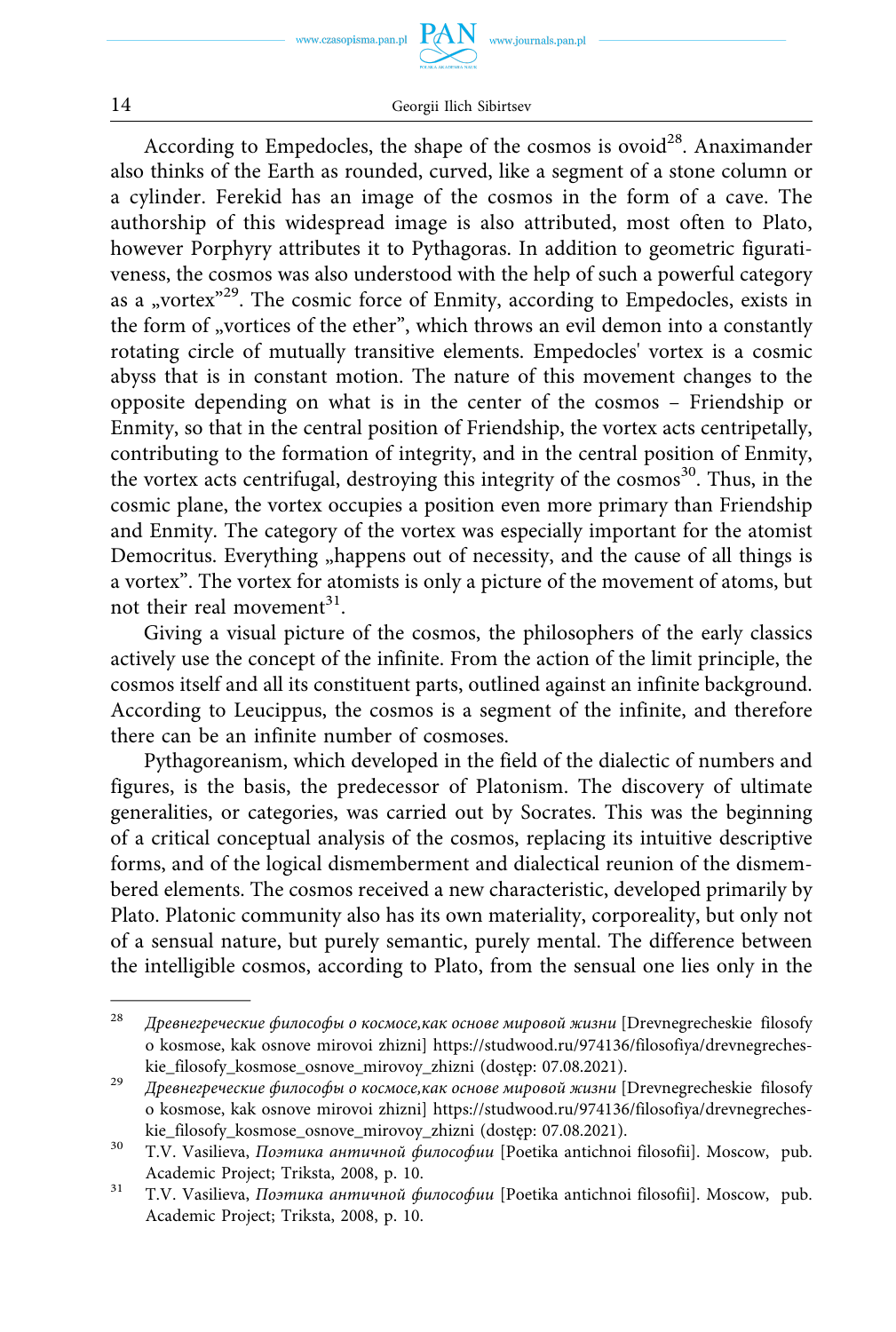

fact that its cosmos has brighter sensual colors, in their much more beautiful arrangement and in the absence of any obscuring moments and any earthly imperfections $32$ .

Plato's Eidos (idea, form) acts as a parent, and matter as a mother, and real things are the product of Eidos and matter. This idea is most stable in antiquity; even according to Plotinus the primary generative principle is characterized as the "father", the intelligible cosmos as the "son" and the sensory cosmos as further products of the intelligible cosmos. This is the initial intuition of the entire ancient worldview.

Very quickly, the early Greek thinkers came to the realisation of this possibility – the conceptualisation of the whole world through a metaphor. J.E.R.  $Lloyd^{33}$  identifies three central metaphorical models within which the cosmos was conceptualized:

- sociomorphic (where cosmos is polis);
- technomorphic ( where cosmos is craft, art);
- biomorphic (where cosmos is a living being; an entity, a person).

The idea of Cosmopolis (cosmos as a polis, which usually interpreted as a stoic concept) is explicitly expressed by the cynic Diogenes of Sinope, who was the first to call himself a citizen of the world, answering the question "where is he from?" <sup>34</sup>, although he used this expression in a completely different sense than his closest disciple Zeno. Cosmopolitanism in the cynical sense is a refusal to obey precisely the norms, customs and laws of a polis society. The Russian researcher V. V. Brovkin also believes that the ethics of Stoics was inconsistent and contradictory, because it contained two completely incongruous tendencies: radical – cosmopolitan and protective – conservative<sup>35</sup>.

Protective – conservative attitude of the Stoic school has great influence on the concept of Hugo Grotius Mare Liberum<sup>36</sup>. This concept, in turn, inspired contemporary regulation of the outer space, which is guaranteed by all modern legal acts.

<sup>32</sup> T.V. Vasilieva, *Поэтика античной философии* [Poetika antichnoi filosofii]. Moscow, pub. Academic Project; Triksta, 2008, p. 10.<br><sup>33</sup> G.E.R. Lloyd, *Polarity and Analogy. Two types of argumentation in early Greek thought*, pub.

Cambridge, University Press, 1966, p. 16. 34 O.M. Freidenberg, *Миф и литература древности* [Mif i literatura drevnosti], Moscow,

Science, 1978, p. 23. 35 V.V. Brovkin, Ранние стоики: космополитическая доктрина и политическая практика

<sup>[</sup>Rannie stoiki: kosmopoliticheskaia doktrina i politicheskaia praktika], "Vestn. Novosib. gos. un-ta. Seriia: Filosofiia", 2014/3, p.155.<br><sup>36</sup> For instance, M. Polentz, speaking about the nature and ethical consequences of this teaching,

also notes: "This picture of the world was anthropocentric and retained its religious significance both for the Stoic and for the Middle Ages" – M. Polents, *Стоя. История философского движения.* [Stoia. Istoriia dukhovnogo dvizheniia], Saint-Petersburg, pub. Quadrivium, p. 32.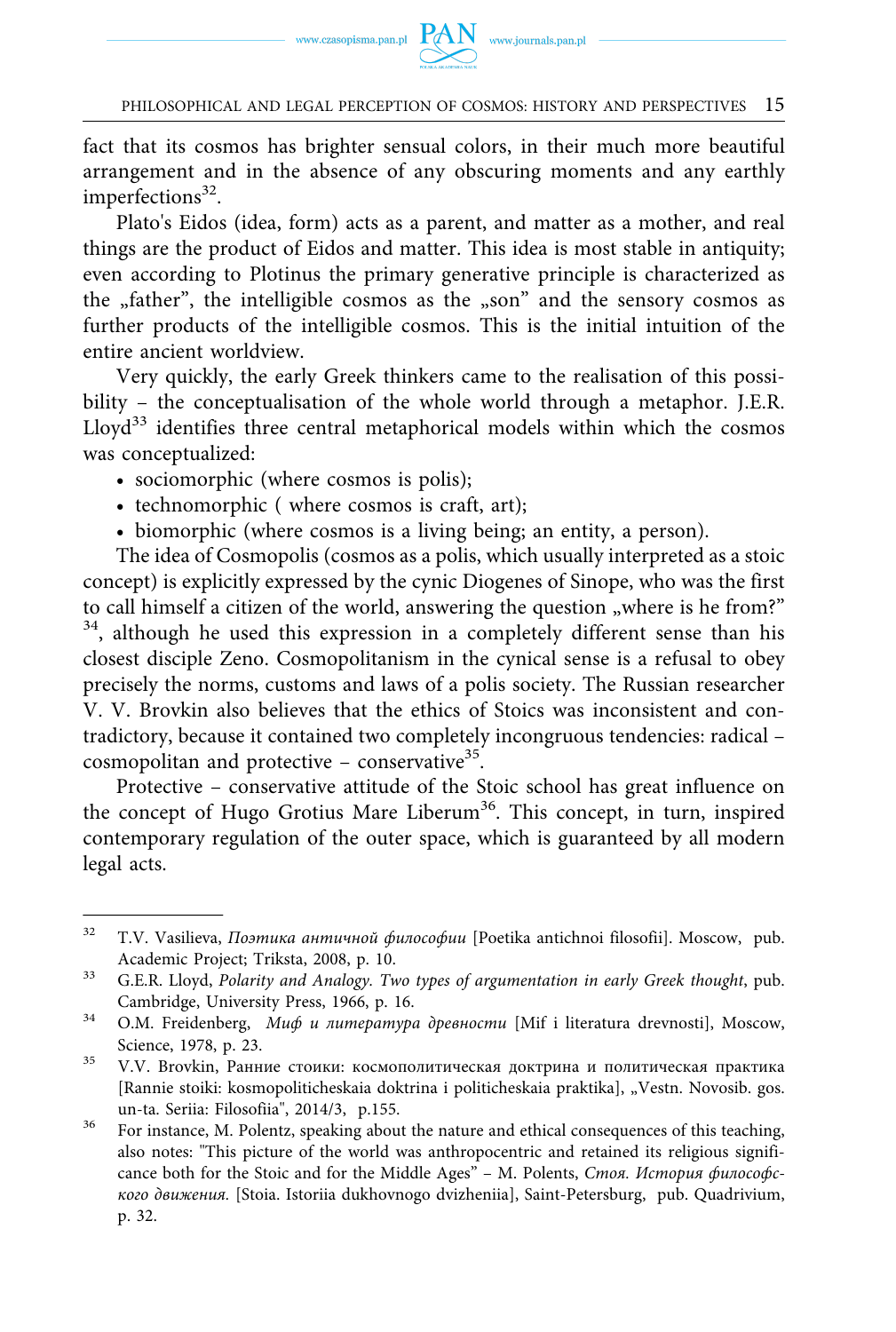

## MODERN REGULATION OF THE COSMIC SPACE

Existent international legal system brings together many legal acts dedicated to the regulation of the outer space exploration and usage. We can name such documents as:

- 1. The Moon treaty (Agreement Governing the Activities of States on the Moon and Other Celestial Bodies, 1979);
- 2. The Outer Space Treaty (Treaty on Principles Governing the Activities of States in the Exploration and Use of Outer Space, including the Moon and Other Celestial Bodies,1967);
- 3. Convention on International Liability for Damage Caused by Space Objects (Space Liability Convention 1972) etc.

The exploration and use of outer space inevitably inclines the international community to the need to define common principles, rules and mechanisms for this activity. Cosmos and objects of outer space were declared as a value, as an object of preserve. Hence, we can see a lot of similarities in the cosmic space regulation and regulations on natural resources and objects of nature (most of all – the law of the sea).

As we know, the concept of free seas, which originates in the XVII century, eventually took a dominant position and now forms the basis for the study and use of the oceans. It should be noted that one can find quite a lot of similar mechanisms in the legal regulation of maritime and outer space, for example, their fixed extraterritorial status. The regulation of the outer space experienced some influences of the philosophical concepts which were mentioned above. In the context of the increasing presence of humanity in space, it is possible to hear a statement about the need to expand the jurisdiction of the state over outer space objects (lat. Astra Clausum, understood as the concept of "closed" space). On the other hand, despite such discussions, the concept of "free" space remains dominant. It is safe to say that Astra Clausum vs. Astra Liberum, represent two key approaches, which are at the same time a kind of social contract regarding the presence of man in space. This discussion can also be considered in the context of competition of concepts: that of the consolidated sea by Hugo Grotius, better known as Mare Liberum, with the concept of the closed sea by John Seldon (lat. Mare Clausum $)^{37}$ .

Regardless of the fact that many international documents are dedicated to exploration and use of the outer space, none of them provided criminal responsibility of natural persons for outer space exploration regulation infringement. The Moon Treaty (Agreement Governing the Activities of States on the Moon and Other Celestial Bodies, 1979) provides some very important guarantees:

<sup>37</sup> A more detailed review of the concepts of *Astra Clausum* and *Astra Liberum can be found* in relevant articles of Dr. P. Chyc.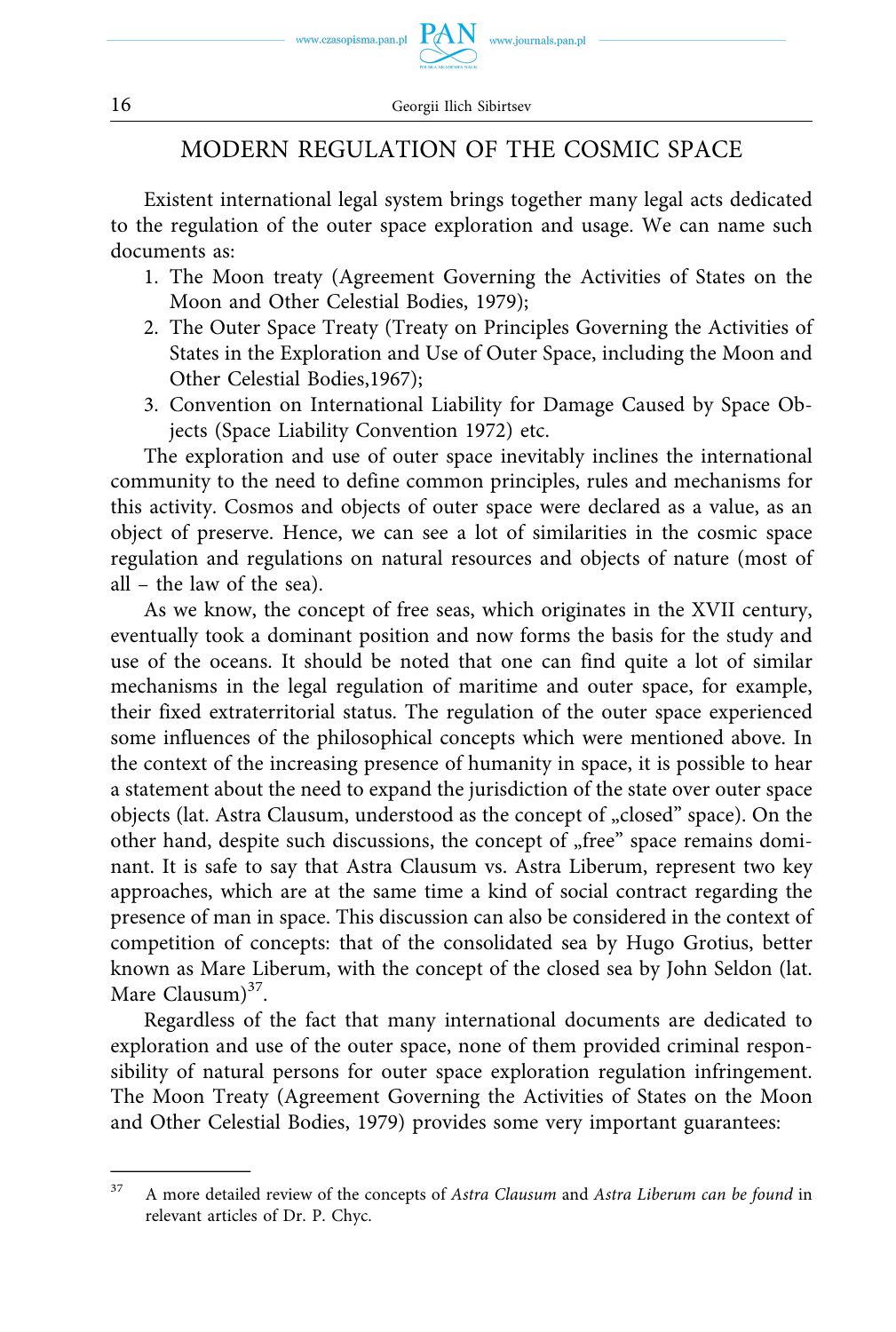- it provides a framework of laws to establish an international cooperation regime, including appropriate procedures, to govern the responsible exploitation of natural resources of the Moon. (Article 11.5);
- it forbids any military use of celestial bodies, including weapon testing, nuclear weapons in orbit, or military bases. The use of military personnel for scientific research or for any other peaceful purposes shall not be prohibited. (Article 3.4).
- it forbids altering the environmental balance of celestial bodies and requires that states take measures to prevent accidental contamination of the environments of celestial bodies, including Earth. (Article 7.1);

The Outer Space Treaty, formally the Treaty on Principles Governing the Activities of States in the Exploration and Use of Outer Space, including the Moon and Other Celestial Bodies (1967), also provides system of outer space usage and exploration guarantees. The treaty explicitly forbids any government from claiming a celestial body such as the Moon or a planet. Article II of the treaty states that "outer space, including the Moon and other celestial bodies, is not subject to national appropriation by claim of sovereignty, by means of use or occupation, or by any other means". However, the state that launches a space object retains jurisdiction and control over that object.

The state is also liable for damages caused by its space object. As for national legislations – none of the countries expands criminal liability for their citizens in these cases. Superficial analysis already shows that at the moment only the general rules for the use of outer space, which form the basis of its international legal regime, have been settled. However, the principles of freedom and prohibition of the appropriation of outer space in modern realities raise more and more questions, requiring particularly detailed regulation.

For many years, natural persons and private entities had been excluded from outer space exploration, however times has changed strongly. The Outer Space Treaty does not consider natural persons' participation in space exploration. This fact is used by the United States, unequivocally claiming that, in its current form, the prohibition on the appropriation of celestial bodies and their resources applies only to states<sup>38</sup>, and not to private entities involved in space exploration.

Secondly, the problem of regulating the use of space minerals for commercial purposes should also be noted. Since international legal acts contain norms exclusively on the possibility of using natural space resources for scientific research, while limiting themselves to the general standards contained in the Outer Space Treaty, as well as in the Agreement on the Activities of States on the Moon and Other Celestial Bodies, the possibility of using minerals in any commercial activity remains unresolved.

It should also be emphasized that the Agreement on the Activities of States on the Moon and Other Celestial Bodies concluded within the framework of the UN on

<sup>&</sup>lt;sup>38</sup> This analysis of this concept was precisely considered in relevant articles of dr. P. Chyc.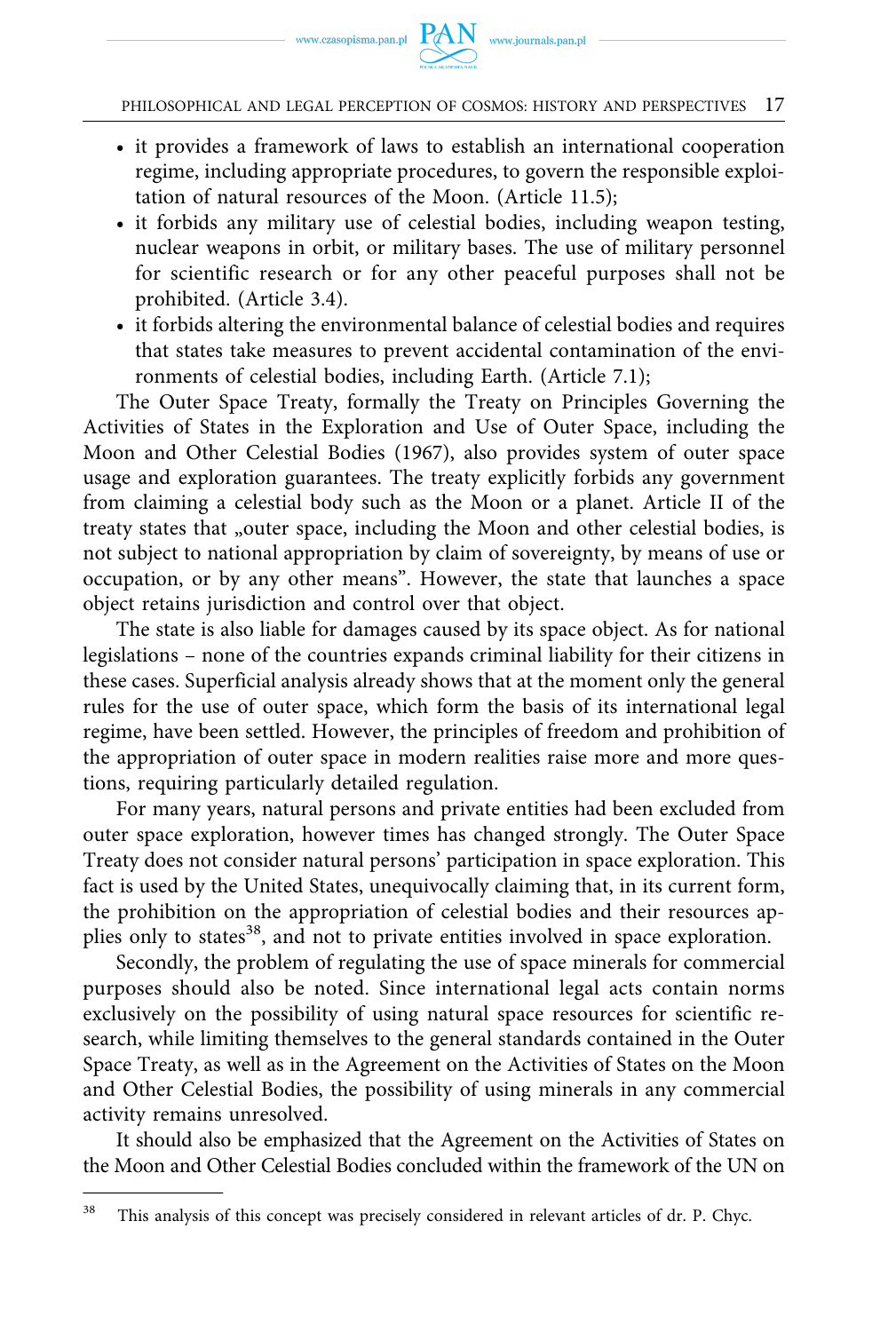December 18, 1979 (the Moon Treaty) considers the Moon and its natural resources to be the common heritage of mankind, which restricts the freedom of its use by establishing state sovereignty on part of its territory, and also provides for the principle of international control over the use of natural resources of the Moon<sup>39</sup>.

The concept of the world unity finds its apogee in these international documents. If everyone has the same amount of rights to the outer space then no-one could become its owner. As stoic concepts of the world and universe were based on the assumption that elements of the world could not be considered as someone's property (natural person could only possess them for short period of time), the Outer Space Treaty (and the Moon Treaty) creates the system where none of the celestial bodies could become a property of any state.

Due to the level of technical progress, these documents could not predict the possibility of private persons to become participants of the outer space exploration activity. Hence, worthy of greater attention is the problem of the "lack of the responsibility" in the legal regulation of the outer space exploration. For the time being, natural persons are "excluded" from legal liability for the cosmic pollution or usage of space for military goals (or maybe it is more appropriate to say that their actions are indifferent for the existing legal system). But given the growing participation of private subjects in outer space – related activity, there is urgent need to tackle this problem. Currently, no country provides criminal liability for malicious activity during the outer space exploration or usage.

Taking necessary action seems inevitable. Right now only states are subjects responsible for all space objects that are launched within their territory. This means that regardless of who launches the space object, if it was launched from a state territory, or from state facility, then that state is fully liable for damages that result from that space object. Claims could be provided only between a state and against a state.

The Convention on International Liability for Damage Caused by Space Objects, also known as the Space Liability Convention does not provide any possibility for natural persons to become liable for economical, organizational or scientific activity. In order to complete the above brief analysis of contemporary legal international regulation of the exploration and usage of the outer space, mention should be made that provisions of these legal acts create a system of declaratory rules which are paradoxically very similar to the ancient Greek school of Stoic principles of the human being in constant interaction with the entire world. Hence the problem of lack of precise rules – a philosophical concept requires much less specification, but the absence of particular legal norms creates major gaps in the legal system.

Changes made exclusively in international legal documents will not be sufficient. State liability is obviously not adequate given contemporary technical de-

<sup>39</sup> [https://www.un.org/ru/documents/decl\\_conv/conventions/moon\\_agreement.shtml \(dostęp:](�� h t t p s : / / w w w . u n . o r g / r u / d o c u m e n t s / d e c l _ c o n v / c o n v e n t i o n s / m o o n _ a g r e e m e n t . s h t m l ( d o s t p :)  07.08.2021).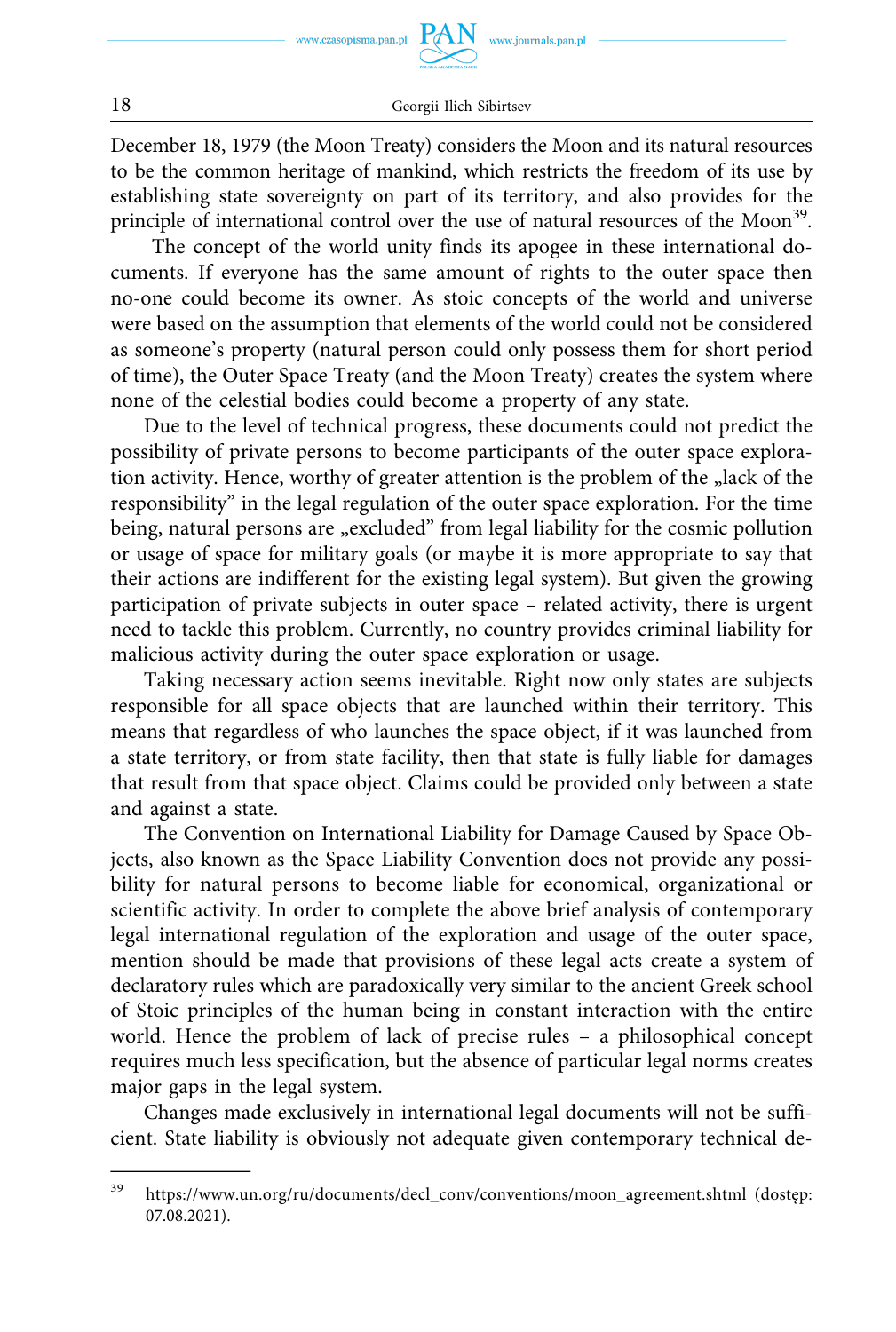

velopment and suitable changes on the national levels would be also necessary. The current situation when a state is the only subject of regulation as regards liability for actions of its citizens in outer space can not be considered as a logic or sufficient from two points of view.

Firstly, the real perpetrators should be brought to justice in case of violations. For example, a natural person capable of outer space exploration activities (for example mining and mineral extraction on the celestial bodies) in case such activity causes irreversible damage of the unique nature of space objects (which constitute the common heritage of mankind) will not bear any other responsibility except civil sanctions, which, it is submitted, cannot be considered as adequate guarantee, while legislations do provide for criminal liability for individuals for environmental crimes. Secondly, there is a possibility that individuals if freed from liability will become avid accomplices of unscrupulous states in malicious space exploration.

## CONCLUSIONS

Existent regulation of outer space exploration seen as continuation of Tsiolkovski's theory of "monism" and the stoic's concept of "Cosmopolis" could not be considered as sufficient. High level of social value of the celestial bodies and outer space has not been reflected in adequate legislative guaranties. This situation will inevitably pave way for the changes not only of content in some international agreements, but, as has already been mentioned, it determines appropriate changes in civilized legal systems and – primarily – in adequate criminal law regulations. But, as stated at the outset – the perception of cosmos is a typical reflection of a society by its members. Current legislation creates the possibility for outer space rivalry among states and that is what we should be aware of.

As mentioned above, the perception of cosmos has changed throughout centuries. We are facing a new era of outer space regulation – the time when private persons are starting to become participants of outer space exploration. From the theoretical perspective, this has already been predicted by Greek philosophers (and even analyzed by them in a certain way) in the concepts of Fate according to Homer, the Stoic idea of Cosmopolis, and animistic traditions' concepts, which – I contend – could inspire new generation of legislative acts in the field of outer space exploration.

In this article I tried to demonstrate the kinship of modern legislative principles with some philosophical traditions, as far as existing law was formed with the influence of many concepts and ideas. Hence, I suggest that sometimes to understand the direction of our development we need to refer to our past; otherwise we will never reach the desired goals. The effectiveness of the cosmic regulation depends on what type of our social reflection will we see in the outer space.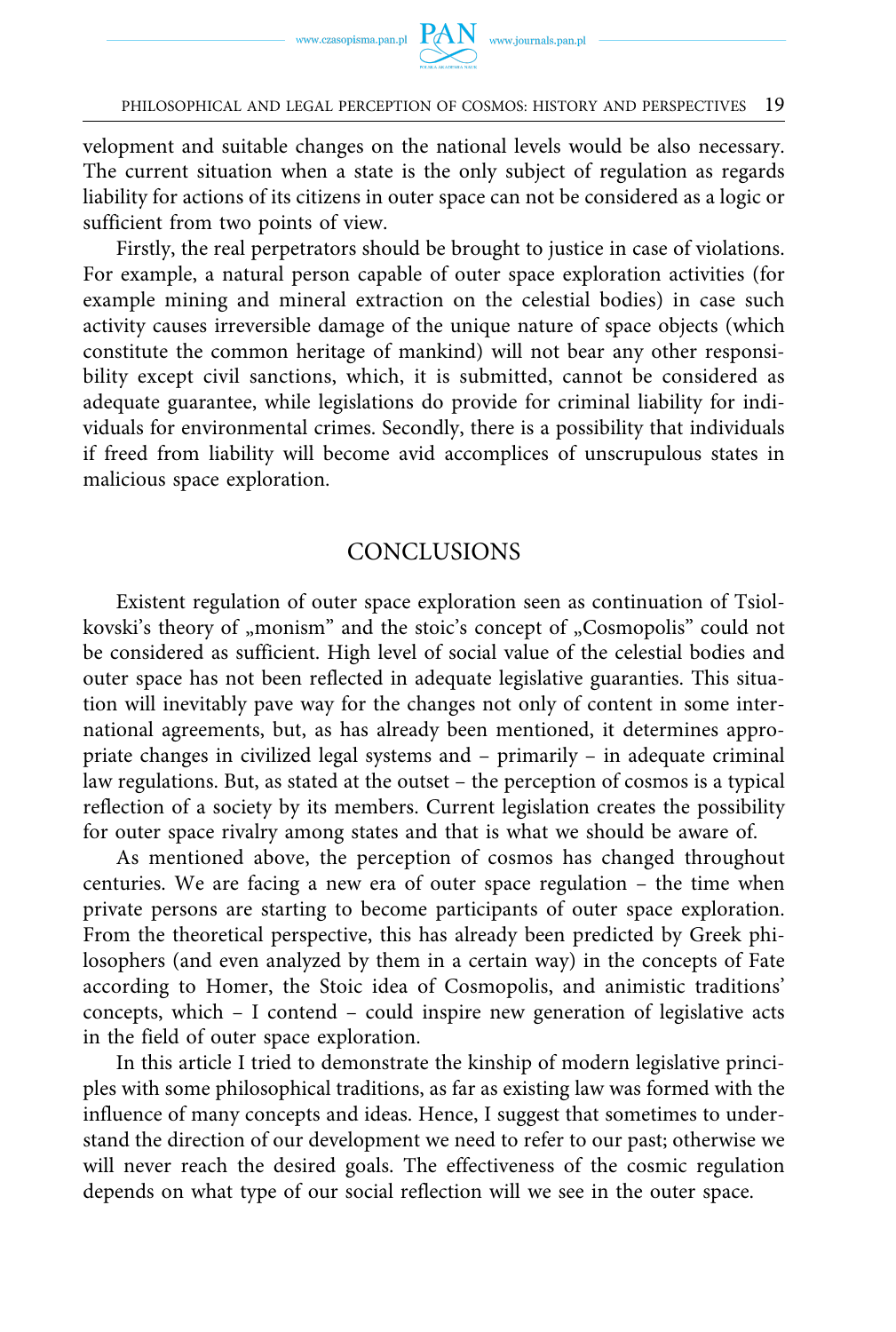

## BIBLIOGRAPHY

- A.V. Lebedev, *Греческая философия как реформа* [Grecheskaia filosofiia kak reforma iazyka], Materialy mezhdunarodnoi konferentsii [Indo-European Linguistics and Classical Philology – XIV (Readings in Memory of Prof. I.M. Tronsky): Materials of an international conference]. Saint-Petersburg, 2009
- A. Lebedev, *Логос Гераклита:реконструкция мысли и слова* [*Logos Geraklita: rekonstruktsiia mysli i slova*], Saint-Petersburg, Science, 2014.
- A.A. Stoliarov, *Стоя и стоицизм* [Stoia i stoitsizm]. Moscow, pub. KAMI GRUP, 1995.
- A.A. Stolyarova, *Фрагменты ранних стоиков. Том 1: Зенон и его ученики* [Fragmenty rannikh stoikov. Tom I: Zenon i ego ucheniki], Moscow, pub. GLK, 1998.
- Aristoteles, *Сочинения*, [*Sochineniia*],Moscow, Thought, T. 1 1976.
- G.A. Taronyan. Беседы Эпиктета [Besedy Epikteta] / Moscow, pub. Ladomir, 1997.
- V.V. Brovkin, Ранние стоики: космополитическая доктрина и политическая практика [Rannie stoiki: kosmopoliticheskaia doktrina i politicheskaia praktika], "Vestn. Novosib. gos. un-ta. Seriia: Filosofiia", 2014/3.
- C. Strom, *Was Socrates in Space? A Question of Ancient Spaceflight,* [https://www.ancient-](https://www.ancient-origins.net/unexplained-phenomena/ancient-spaceflight-0010517) [-origins.net/unexplained-phenomena/ancient-spaceflight-0010517](https://www.ancient-origins.net/unexplained-phenomena/ancient-spaceflight-0010517) (dostęp: 07.08.2021);
- *Древнегреческие философы о космосе,как основе мировой жизни* [Drevnegrecheskie filosofy o kosmose, kak osnove mirovoi zhizni] [https://studwood.ru/974136/filoso](https://studwood.ru/974136/filosofiya/drevnegrecheskie_filosofy_kosmose_osnove_mirovoy_zhizni)[fiya/drevnegrecheskie\\_filosofy\\_kosmose\\_osnove\\_mirovoy\\_zhizni](https://studwood.ru/974136/filosofiya/drevnegrecheskie_filosofy_kosmose_osnove_mirovoy_zhizni) (dostęp: 07.08.2021);
- E.M. Meletinskii, Поэтика мифа [Poetika mifa]. Moscow, pub. Academic Project, 2012.
- E. Tseller, *Очерк истории греческой философии* [Ocherk istorii grecheskoi filosofii], Saint-Petersburg, pub. Aleteya, 1996.
- F. Shcherbakov, *Метафора космоса как полиса в стоическом учении и его этико- -коммуникативные следствия* [Metafora kosmosa–kak polisa v stoichceskom uchenii i ego etiko-kommunikativnye sledstviia], Philosophy
- F.O. Shelling, *Философия искусства* [Filosofiia iskusstva], Moscow, pub. Thought, 1999.
- I. Ramelli, *The Philosophical Stance of Allegory in Stoicism and its Reception in Platonism,*  Pagan and Christian: Origen in Dialogue with the Stoics and Plato, International Journal of the Classical Tradition, 2011, Vol. 18
- B. Russell, A Critical Exposition of the Philosophy of Leibniz, Allen & Unwin, 2nd ed., London 1937
- G. Frankfort, G.A. Frankfort, Dzh.A. Uilson, T. Iakobsen, Духовные искания древнего человека в преддверии философии [Dukhovnye iskaniia drevnego cheloveka: v preddverii filosofii], Saint-Petersburg, pub. Amphora, 2016.
- E.R. Lloyd, *Polarity and Analogy. Two types of argumentation in early Greek thought*, pub. Cambridge, University Press, 1966.
- J. Kierul, *Ład świata. Od kosmosu Arystotelesa do Wszechświata Wielkiego Wybuchu*, PIW, Warszawa 2007.
- K. Tsyolkovski, *Очерки о вселенной* [*Ocherki o vselennoy*],Moscow, pub. Aleteya, 1999.
- K.M. Vogt, *Law, Reason, and the Cosmic Sity. Political Philosophy in the Early Stoa,*  Oxford, University Press, 2008.
- L.A. Freiberg, Древнегреческая литературная критика [Drevnegrecheskaia literaturnaia kritika],Moscow, pub. Science, 1975.